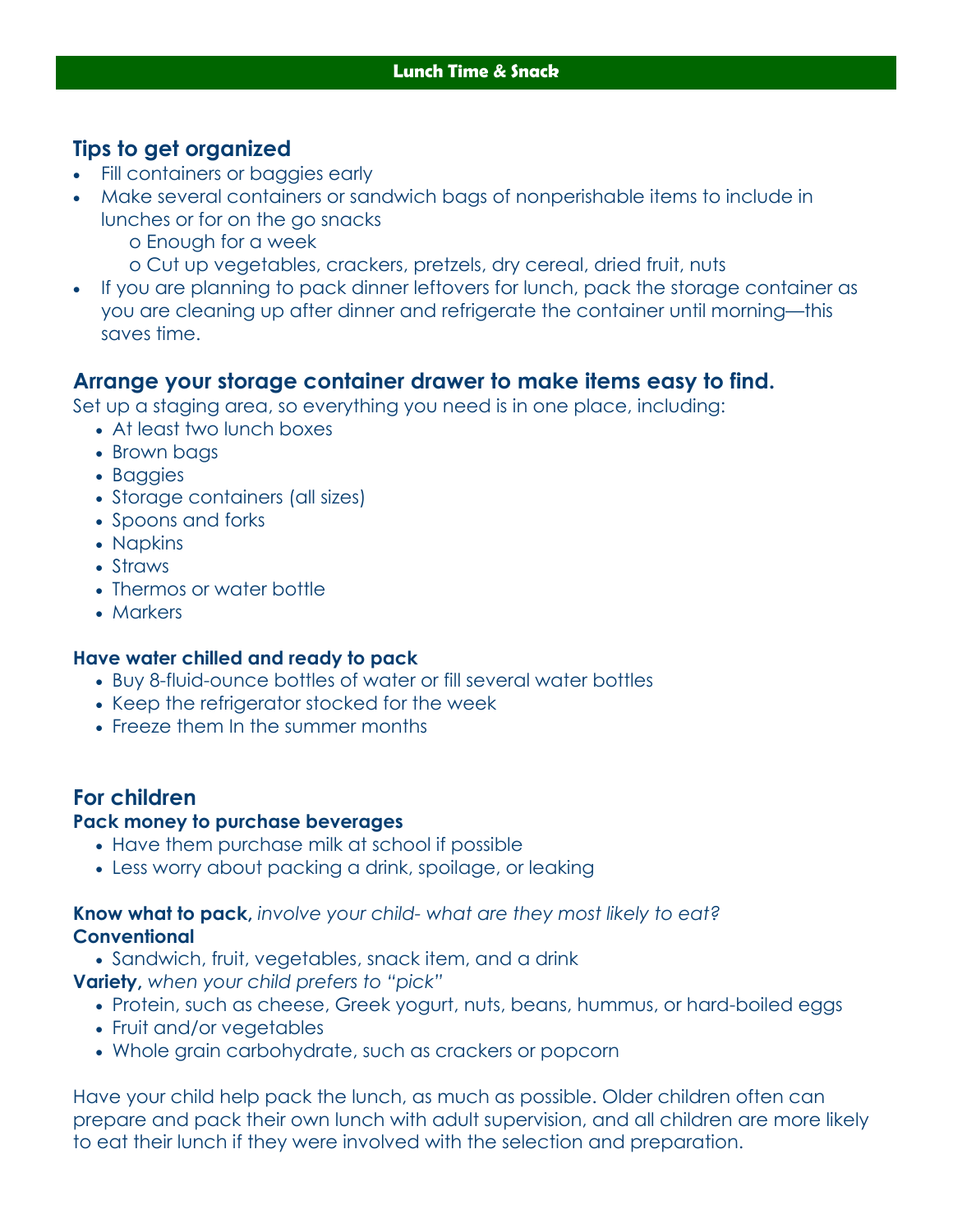## **Try these lunch ideas**

- Turkey, ham, or roast beef with low-fat mayonnaise, a slice of cheese, and lettuce rolled in a tortilla, with an orange and milk
- Hummus on pita bread, sliced cucumbers, apple slices, and milk
- Slices or cubes of grilled chicken or turkey, cheese stick, 1 serving of high-fiber crackers grapes, and water
- Soup, stew, or chili in a thermos, one serving of high-fiber crackers, snap peas, and milk
- Breadstick wrapped with deli cheese and deli meat, baked potato chips, pear, and milk
- Salad with hard-boiled eggs, nuts, beans or meat, and oil-and-vinegar salad dressing, along with a multigrain roll, butter, and milk
- For snacks, choose:
	- o ½ cup nuts or seeds and one piece of fruit
	- o Yogurt and high-fiber cereal
	- o Cheese and crackers
	- o No-sugar-added peanut butter\* and vegetables
	- o Vegetable sticks and dip

Snacks can be included as part of any healthful meal plan. Because carbohydrate-based snacks can elevate your blood sugar, it is a good idea for anyone with diabetes to choose snack foods that are higher in protein and fiber, but provide a moderate amount of carbohydrates. The following list provides some suggestions.

### **Carbohydrate-free foods**

- 1 hard-boiled egg
- 1 ounce (oz) of cheese (cheese stick)
- 1 single-serve pouch of tuna (2.6 oz)
- 2-3 slices of turkey or chicken breast
- 1 small stalk of celery\*

### **Less than 5 grams (g) of carbohydrate**

- 1/2 cup (C) reduced-fat cottage cheese
- $\frac{1}{2}$  C mini sweet peppers\*
- 4-5 baby carrots\*
- 4 cherry tomatoes\*
- 1 C cucumber slices\*
- 20 whole almonds\*
- 1 oz of olives
- 1 tablespoon (Tbsp) of peanut butter
- 1/4 C part-skim ricotta cheese

### **10-15 g of carbohydrate**

- 16-oz container of fruit or honeyflavored Greek yogurt
- 1 C of strawberry halves\*
- ½ C blueberries\*
- 1 small whole-wheat pita bread
- 8 Wheat Thins Crackers\*

## **5-10 g of carbohydrate**

- 6-oz container of plain Greek yogurt
- 3 tablespoons hummus dip
- 1/4 Greek yogurt dip
- $\cdot$   $\frac{1}{4}$  C salsa
- 1 brown rice cake\*
- ½ of an avocado
- 1 C raw zucchini "noodles" tossed with 1 teaspoon soy sauce and rice wine vinegar\*